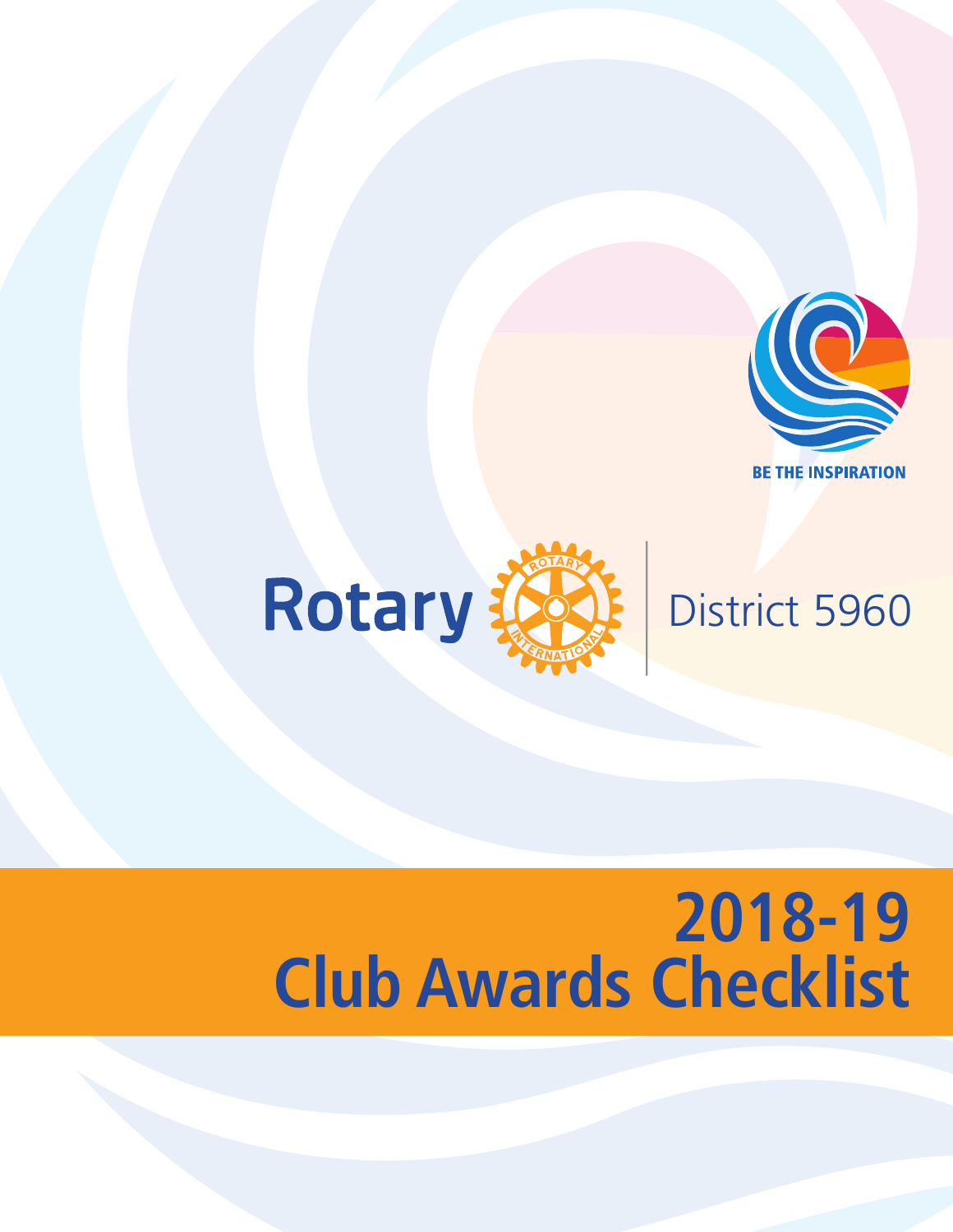



| <b>LARGE CLUBS</b> |     | <b>MEDIUM CLUBS</b>                     |    | <b>SMALL CLUBS</b>                 |    |
|--------------------|-----|-----------------------------------------|----|------------------------------------|----|
| Austin             | 69  | Albert Lea                              | 28 | <b>Barron County Sunrise</b>       | 22 |
| Hudson Daybreak    | 76  | Anoka                                   | 29 | Belle Plaine Borough               | 24 |
| Lakeville          | 96  | Arden Hills/Shoreview                   | 31 | Cannon Falls                       | 21 |
| Northfield         | 149 | Blaine-Ham Lake                         | 34 | Chain of Lakes                     | 23 |
| Owatonna           | 97  | Cambridge/Isanti                        | 37 | E-Club of District 5960            | 15 |
| Prior Lake         | 81  | Chisago Lakes                           | 31 | Janesville                         | 22 |
| Rice Lake          | 84  | Coon Rapids                             | 33 | Lake City                          | 18 |
| Rochester          | 157 | <b>Elk River</b>                        | 33 | Lake Elmo                          | 21 |
| Roseville          | 65  | Faribault                               | 58 | North Branch                       | 8  |
| St. Paul           | 124 | Farmington                              | 31 | Owatonna, The Early Edition        | 25 |
| White Bear Lake    | 83  | Forest Lake                             | 43 | Princeton                          | 20 |
| Winona             | 70  | Fridley-Columbia Heights                | 37 | Ramsey                             | 19 |
|                    |     | Grantsburg                              | 37 | Rosemount                          | 18 |
|                    |     | Greater Mankato (Mankato/North Mankato) | 49 | Siren/Webster                      | 18 |
|                    |     | Greater Rochester                       | 57 | South St. Paul/Inver Grove Heights | 20 |
|                    |     | Hastings Area                           | 33 | St. Paul Sunrise                   | 24 |
|                    |     | Hayward Area                            | 28 | Woodbury                           | 21 |
|                    |     | Hudson                                  | 35 | Woodland Lakes SE Polk County      | 11 |
|                    |     | Le Sueur                                | 29 |                                    |    |
|                    |     | New Brighton/Mounds View                | 37 |                                    |    |
|                    |     | New Prague                              | 41 |                                    |    |
|                    |     | New Richmond                            | 38 |                                    |    |
|                    |     | North St. Paul-Maplewood-Oakdale        | 45 |                                    |    |
|                    |     | Red Wing                                | 26 |                                    |    |
|                    |     | <b>River Falls</b>                      | 54 |                                    |    |
|                    |     | Rochester Risers                        | 33 |                                    |    |
|                    |     | St. Croix Falls WI/Taylors Falls MN     | 27 |                                    |    |
|                    |     | St. Peter                               | 29 |                                    |    |
|                    |     | Stillwater                              | 60 |                                    |    |
|                    |     | Stillwater Sunrise                      | 56 |                                    |    |
|                    |     | Wabasha                                 | 41 |                                    |    |
|                    |     | Waseca                                  | 45 |                                    |    |
|                    |     | West St. Paul & Mendota Heights         | 39 |                                    |    |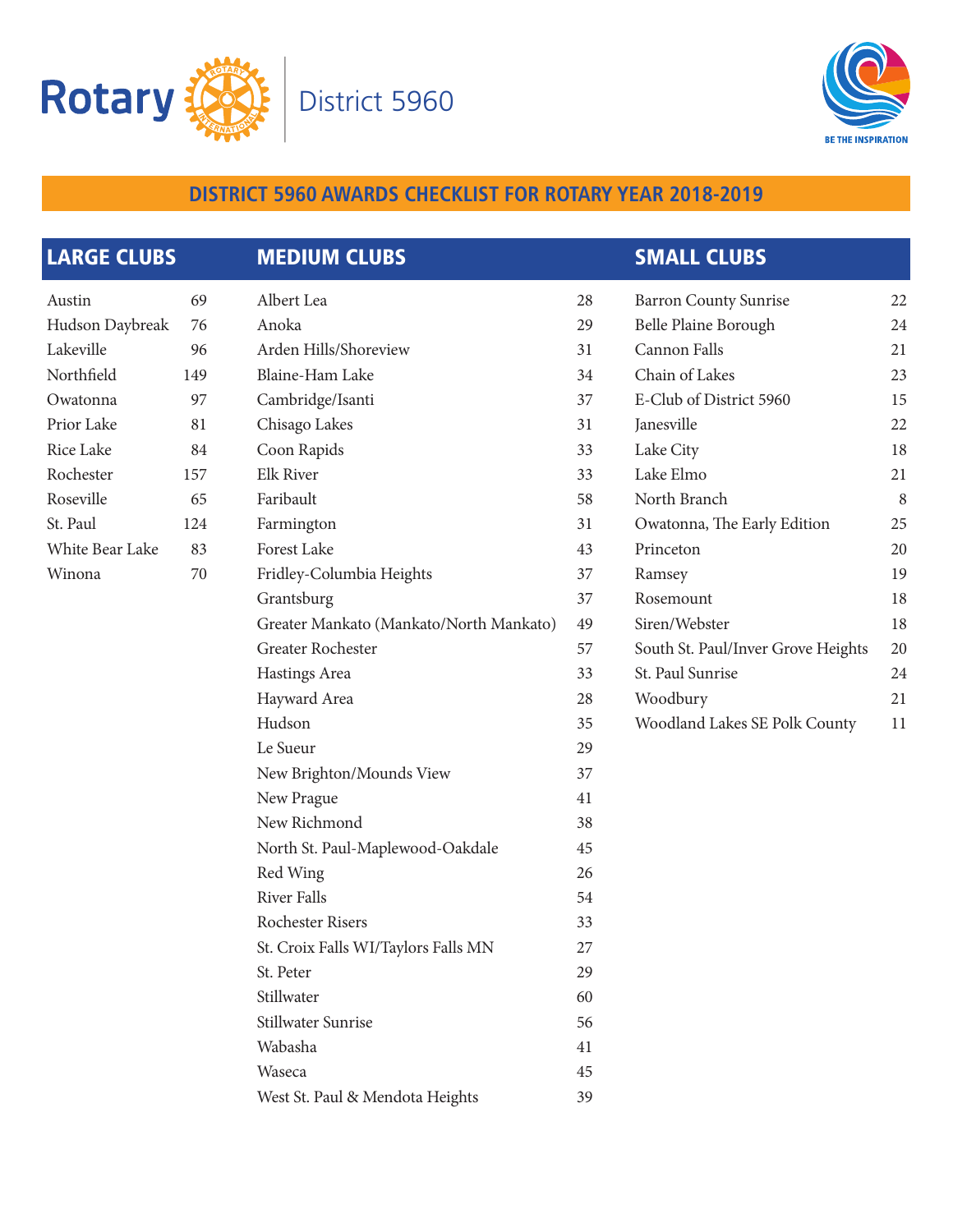



# ITEMS DUE BY MARCH 15, 2019

| Division determined by club membership as of July 1, 2018 RI Invoice, excluding honorary members. |  |
|---------------------------------------------------------------------------------------------------|--|
| Large Club (≥61 members) ____Medium Club (26-60 members) _____Small Club (≤25 members)            |  |

**We are submitting the following and have a checklist and a narrative of no more than 1 page per award category (narratives should be inserted between checklists and emailed in one file):**

- **Q** Club Service/ Administration Award
- $\Box$  Youth Service Award
- $\Box$  Vocational Service Award
- **Q** Community Service Award
- **D** Public Relations/ Image Award
- **I** International Service Award

**Note: For the following, no forms need to be submitted (numbers pulled from RI on June 30, 2019):**

- **Percentage Membership Growth**
- **Per Capita Giving Award**
- **Total Annual Giving Award**

Submissions are due to the District Awards Team Leader by March 15, 2019. Send by:

- Online Submission
- Email to: calmar.popple@gmail.com
- Mail to 17226 Horizon Trl SE, Prior Lake, MN 55372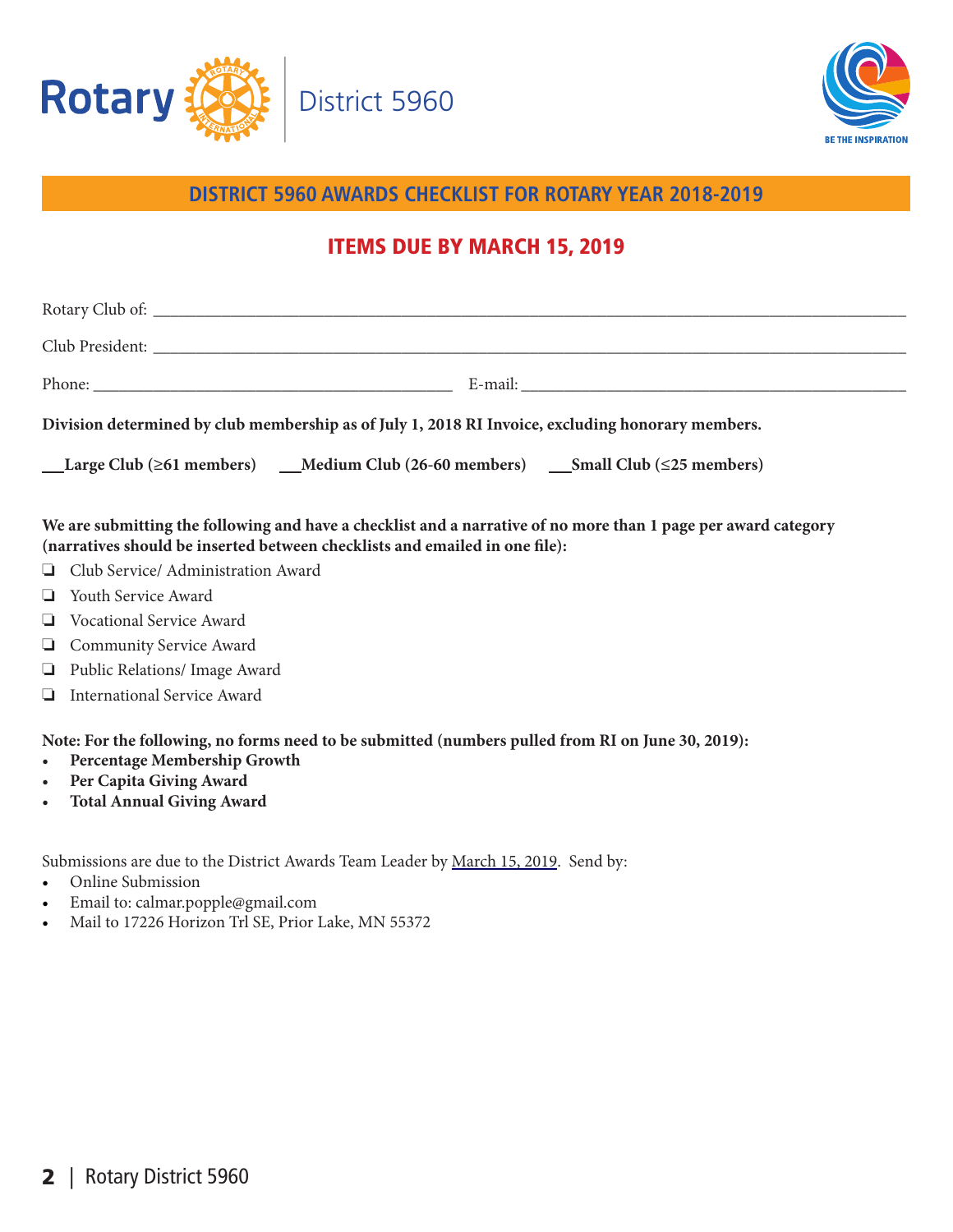



## ITEMS DUE BY MARCH 15, 2019

# **AWARD CATEGORY: CLUB SERVICE / ADMINISTRATION**

| __Large Club ___Medium Club ___Small Club<br><b>Club Division:</b>                                                                                                                |  |  |
|-----------------------------------------------------------------------------------------------------------------------------------------------------------------------------------|--|--|
| Check for each item completed:                                                                                                                                                    |  |  |
| Began creating, created or updated a Strategic Plan or Visioning Plan for the Club (Describe in narrative)                                                                        |  |  |
| Conducted at least 3 Club Assemblies this year (Dates)                                                                                                                            |  |  |
| Have a structured team or other method for coordinating meeting speakers<br>❏                                                                                                     |  |  |
| Had at least 4 fellowship activities during the year (Dates)<br>ч                                                                                                                 |  |  |
| Host Membership Recruitment Social Event (Dates)<br>ч                                                                                                                             |  |  |
| Had a Club fundraising event (Name, Date)                                                                                                                                         |  |  |
| Utilize a Club membership directory (either printed or electronic)<br>u                                                                                                           |  |  |
| Performed a New Member Orientation session(s) (Date(s))                                                                                                                           |  |  |
| All new members were assigned/recruited to work in a specific team<br>⊔                                                                                                           |  |  |
| New member information added to the RI database within 1 month of each new member orientation                                                                                     |  |  |
| Implemented or updated club membership development and retention program (Describe what you did in narrative)                                                                     |  |  |
| Have representation at the International Convention by at least 1 Club member registered by 3/15/19 (# registered)                                                                |  |  |
| Sponsored the charter of a new Rotary club this year (Date, name)                                                                                                                 |  |  |
| One of more members participated in a One Rotary Summit and shared information and ideas with the Club or Board                                                                   |  |  |
| Participated in a multi-club social event, service project, fundraiser, fellowship, networking or other event (but excluding a<br>❏<br>membership meeting (Other club name/event) |  |  |
| Recruit a Rotary Foundation alumnus as a new member (Name(s))                                                                                                                     |  |  |
| Club has member(s) active in roles at the District level or beyond                                                                                                                |  |  |
| Other (Please describe in narrative)                                                                                                                                              |  |  |
| Provide a narrative description of your Club Service activities. Using the attached form, limit your response to one page, and                                                    |  |  |

use Times New Roman 12pt font size. You are allowed to use up to six pictures (all on one page) to accompany your narrative to support your application.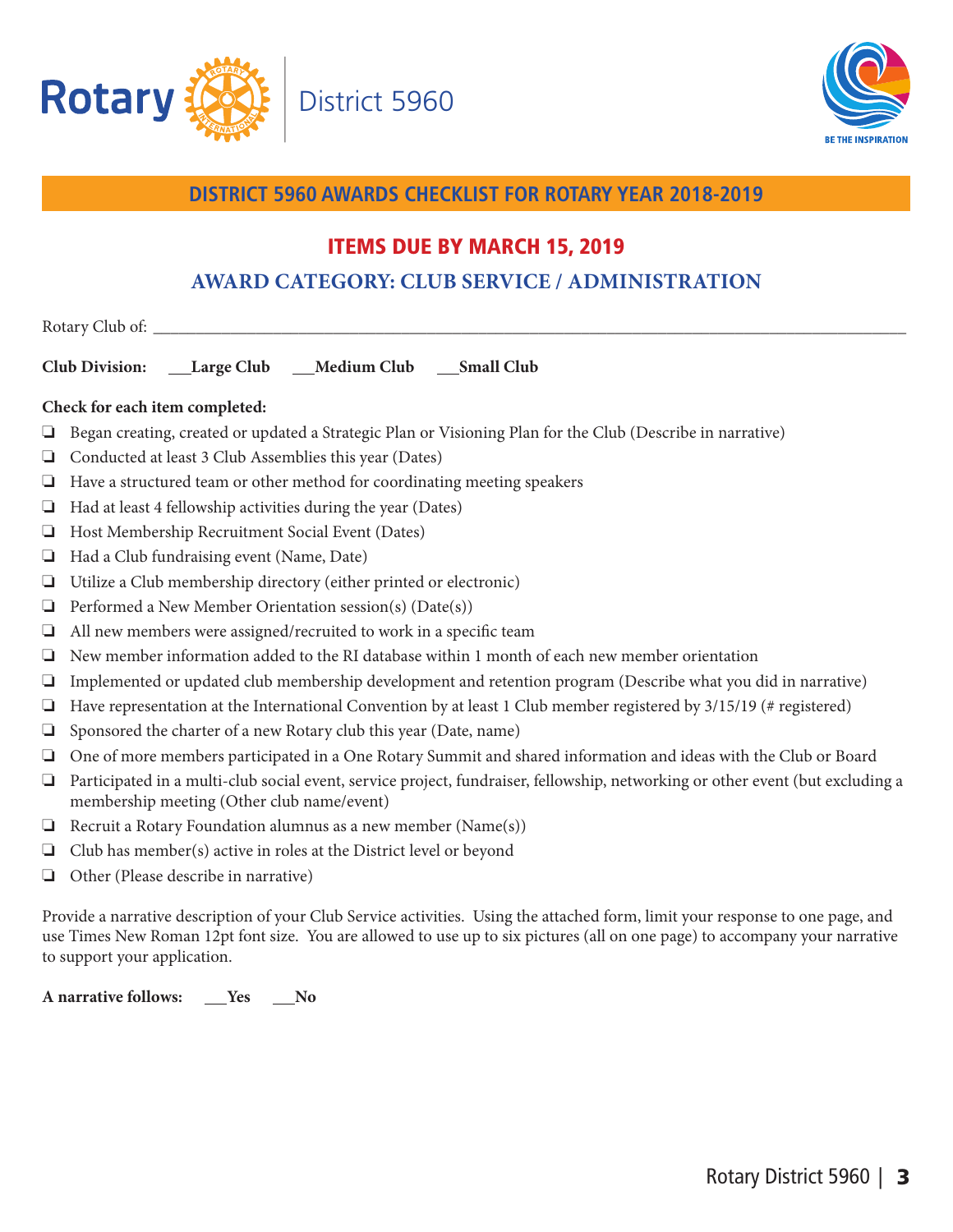



# ITEMS DUE BY MARCH 15, 2019 **AWARD CATEGORY: YOUTH SERVICE**

|        | Club Division: ___Large Club ___Medium Club ___Small Club                                                                                      |  |  |
|--------|------------------------------------------------------------------------------------------------------------------------------------------------|--|--|
|        | Check for each item completed:                                                                                                                 |  |  |
| ❏      | Participated in youth career development or other mentoring program, ie STRIVE (Describe in narrative)                                         |  |  |
| ❏      | Provide financial or other assistance to homeless, disabled, critically or terminally ill or other challenged youth (Describe<br>in narrative) |  |  |
| ❏      | Sponsored an Interact Club (Club name)                                                                                                         |  |  |
| $\Box$ | Interact Club was chartered during current year (Club Name)                                                                                    |  |  |
| ❏      | Sponsored a Rotaract Club (Club name)                                                                                                          |  |  |
| ❏      | Rotaract Club was chartered during current year (Club Name)                                                                                    |  |  |
| ❏      | Participated in an event sponsored by a Rotaract or Interact club (Describe in narrative)                                                      |  |  |
| ❏      | Involve Interact or Rotaract Clubs in Rotary Club project or event (Describe in narrative)                                                     |  |  |
| $\Box$ | Sponsored a student to Camp RYLA (D5960) or Camp Enterprise (D5950) (# of students & Event)                                                    |  |  |
| ❏      | Participated in Camp RYLA (D5960) or Camp Enterprise (D5950) (Describe in narrative)                                                           |  |  |
| ❏      | Provided youth scholarship(s) (Describe in narrative)                                                                                          |  |  |
| ⊔      | Conduct/participate in a youth ethics program (Describe in narrative)                                                                          |  |  |
| ❏      | Sponsored an Outbound Youth Exchange student this year (Name)                                                                                  |  |  |
| ❏      | Hosted an Inbound Youth Exchange student this year (Name)                                                                                      |  |  |
| ❏      | Participated with another youth organization on a service activity or fellowship event (Describe in narrative)                                 |  |  |
| $\Box$ | Sponsored/Participated in a dictionary project (List each school in narrative)                                                                 |  |  |
| ❏      | Participated in at least one literacy project (excluding dictionary project) for youth (Describe in narrative)                                 |  |  |
| ❏      | Conduct a Student of the Month program (Describe in narrative)                                                                                 |  |  |
| ❏      | Other (Describe in Narrative)                                                                                                                  |  |  |
|        | List three of your best Youth Service projects for this year:                                                                                  |  |  |
|        | Club Members participating ___%<br>Club Members participating ___%                                                                             |  |  |
|        | Club Members participating ___%                                                                                                                |  |  |
|        | Total number of Youth Service projects accomplished this year                                                                                  |  |  |

Provide a narrative description of your Youth Service activities. Using the attached form, limit your response to one page, and use Times New Roman 12pt font size. You are allowed to use up to six pictures (all on one page) to accompany your narrative to support your application.

**A narrative follows: Yes No**

4 | Rotary District 5960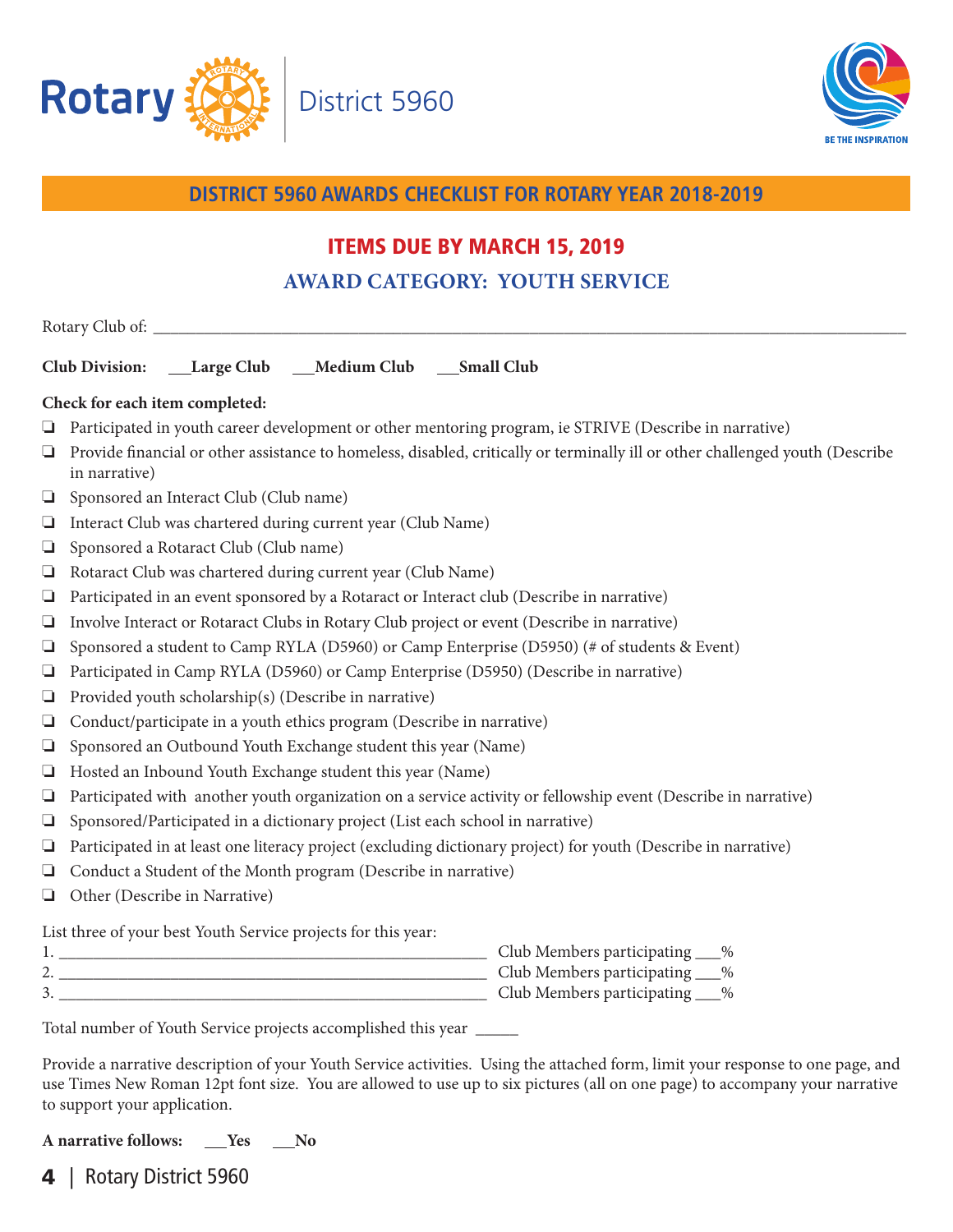



# ITEMS DUE BY MARCH 15, 2019 **AWARD CATEGORY: VOCATIONAL SERVICE**

|        | Club Division: ___Large Club ___Medium Club ___Small Club                                                                                                                             |  |
|--------|---------------------------------------------------------------------------------------------------------------------------------------------------------------------------------------|--|
|        | Check for each item completed:                                                                                                                                                        |  |
| ❏      | Conduct a club program promoting the 4-Way Test (Describe in narrative)                                                                                                               |  |
| ❏      | Vocational/Classification Talks presented by Club members (# of talks)                                                                                                                |  |
| ❏      | Conducted tours of members' businesses, i.e., Rotation Day (Dates)                                                                                                                    |  |
| ❏      | Devoted at least one Club meeting to the topic of Vocational Service (date)                                                                                                           |  |
| ❏      | Devoted at least one Club meeting to the topic of ethics in business (Date)                                                                                                           |  |
| ❏      | Initiated or maintained a career development program (Describe in narrative)                                                                                                          |  |
| ❏      | Conducted a youth mentoring or job shadowing program, ie STRIVE (Describe in narrative)                                                                                               |  |
| ❏      | Conducted or participated in an ethics program for local youth                                                                                                                        |  |
| ❏      | Participated in at least one literacy project related to Vocational Service (Describe in narrative)                                                                                   |  |
| $\Box$ | Participated in an adult literacy project utilizing the vocational skills of members (Describe in narrative)                                                                          |  |
| $\Box$ | Recognized a business or professional person in the community (non-Rotarian) for outstanding achievements (excluding<br>Employer/Employee of the Year awards) (Describe in narrative) |  |
| ❏      | Awarded vocational scholarship(s) to non-Rotarians (Describe in narrative)                                                                                                            |  |
| ❏      | Conducted a business networking activity (Describe in narrative)                                                                                                                      |  |
| ❏      | Members participated in a Rotary Fellowship involving a vocation (Describe in narrative)                                                                                              |  |
| ❏      | Other (Describe in narrative)                                                                                                                                                         |  |
|        | List two of your best Vocational Service projects for this year:                                                                                                                      |  |
|        | Club Members participating ___%                                                                                                                                                       |  |

Total number of Vocational Service projects accomplished this year \_\_\_\_\_

Provide a narrative description of your Vocational Service activities. Using the attached form, limit your response to one page, and use Times New Roman 12pt font size. You are allowed to use up to six pictures (all on one page)to accompany your narrative to support your application.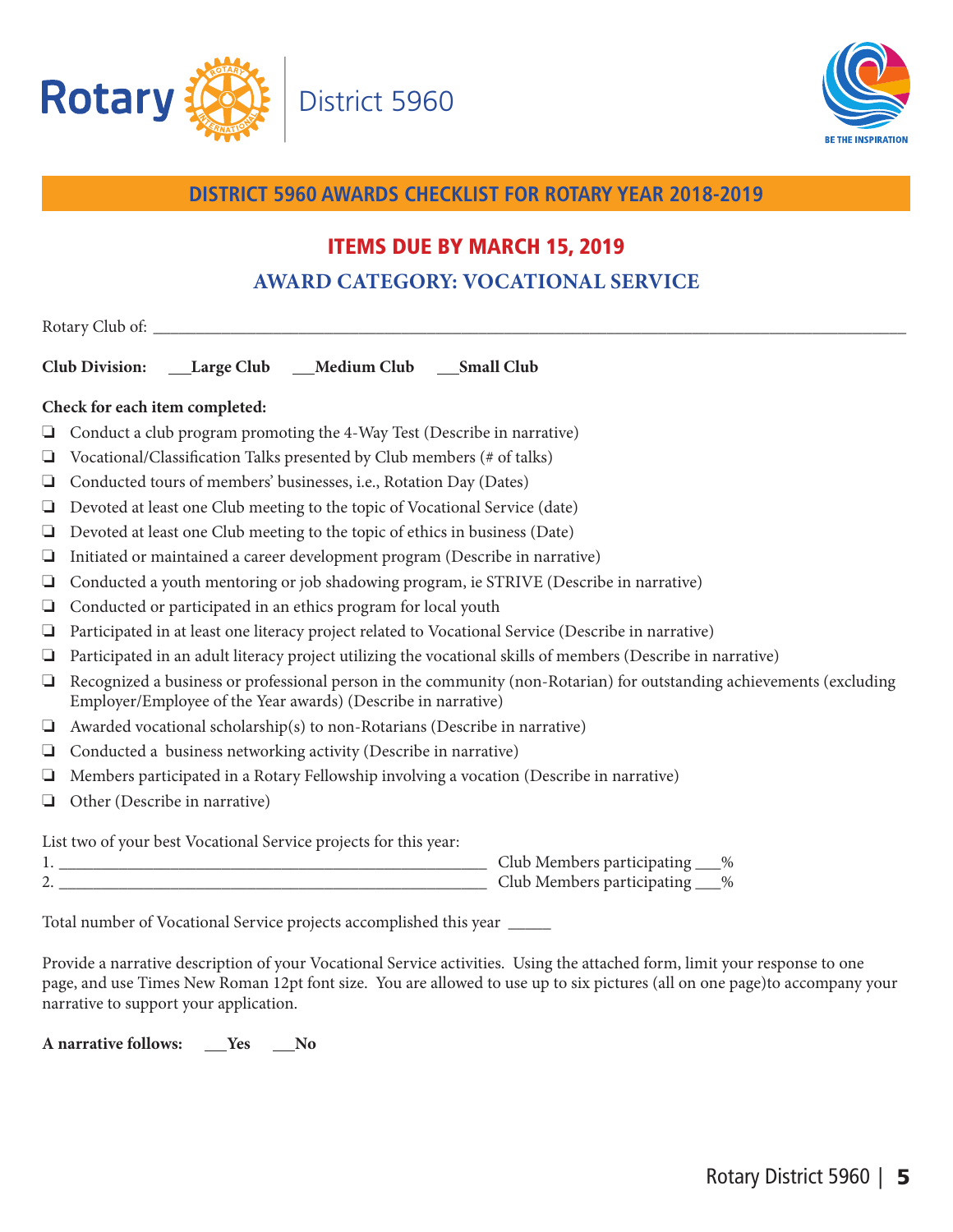



# ITEMS DUE BY MARCH 15, 2019 **AWARD CATEGORY: COMMUNITY SERVICE**

|        | Club Division: ___Large Club ___Medium Club ___Small Club                                                                              |  |
|--------|----------------------------------------------------------------------------------------------------------------------------------------|--|
|        | Check for each item completed:                                                                                                         |  |
| $\Box$ | Completed a significant, visible project in the local community (Describe in narrative)                                                |  |
| ❏      | Performed at least one new community service project this year (Describe in narrative)                                                 |  |
| ❏      | Conducted a Needs Assessment Survey for your community (Describe findings in narrative)                                                |  |
| $\Box$ | Involved an Interact Club in one of your community service projects (Project date/name)                                                |  |
| ❏      | Involved a Rotaract Club in one of your community service projects (Project date/name)                                                 |  |
| $\Box$ | Involved a youth organization in one of your community service projects (Project date/name)                                            |  |
| $\Box$ | Listed service projects and activities on Rotary Club Central, Rotary Showcase, or both (List projects and activities in<br>narrative) |  |
| $\Box$ | Organized or maintained a Rotary Community Corps (Describe in narrative)                                                               |  |
| ❏      | Participated in a local service project that included beneficiaries as partners (Describe in narrative)                                |  |
| ❏      | Participated in a local service project in one of the six areas of focus (Describe in narrative)                                       |  |
| ❏      | Conducted a local service project with the assistance of a District Grant (Describe in narrative)                                      |  |
| ❏      | Participated in or conducted an adult literacy project in the local community (Describe in narrative)                                  |  |
| $\Box$ | Recognized an outstanding organization or other partner in service (Describe in narrative)                                             |  |
| $\Box$ | Participated in a hands on community service project with another Rotary club or other service club (Describe in<br>narrative)         |  |
|        | One of more members participated in a One Rotary Summit and shared information and ideas with the Club or Board                        |  |
|        | $\Box$ Other (Describe in narrative)                                                                                                   |  |
|        | List three of your best Community Service projects for this year:                                                                      |  |
|        |                                                                                                                                        |  |
|        |                                                                                                                                        |  |
|        |                                                                                                                                        |  |

Total number of Community Service projects accomplished this year \_\_\_\_\_

Provide a narrative description of your three best Community Service projects listed above and any detail supporting the checked items above, including the impact of the Club's efforts. Using the attached form, limit your response to one page, and use Times New Roman 12pt font size. You are allowed to use up to six pictures (all on one page) to accompany your narrative to support your application.

A narrative follows: \_\_Yes \_\_No

**6** | Rotary District 5960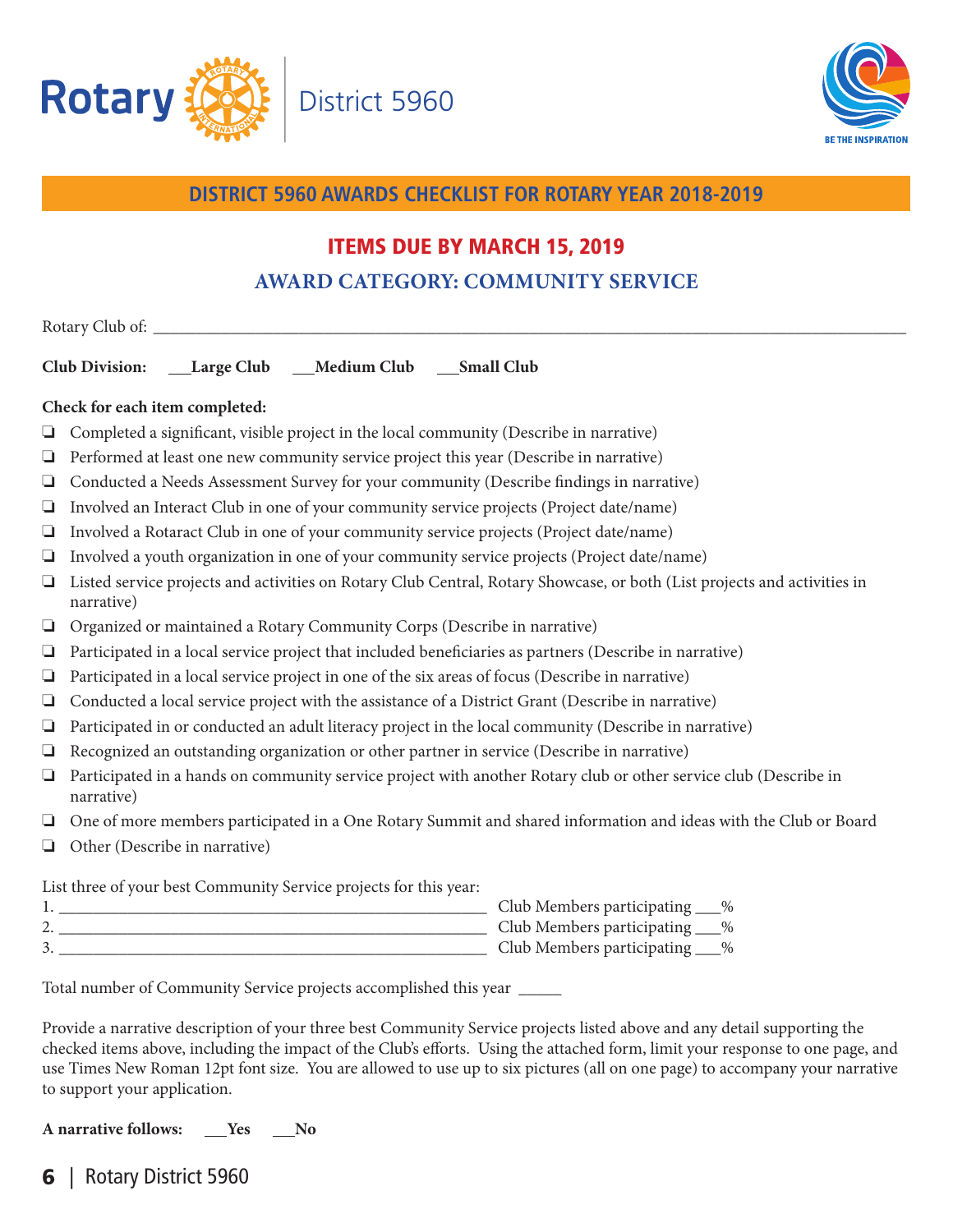



# ITEMS DUE BY MARCH 15, 2019 **AWARD CATEGORY: INTERNATIONAL SERVICE**

|        | Club Division: ___Large Club ___Medium Club ___Small Club                                                         |
|--------|-------------------------------------------------------------------------------------------------------------------|
|        | Check for each item completed:                                                                                    |
| ❏      | Participated in a PolioPlus fundraiser or other event to create awareness for the program (Describe in narrative) |
| ❏      | Participated in one new International Service project (Describe in narrative)                                     |
| ❏      | Initiated a Global Grant project (Grant #) (Describe in narrative)                                                |
| ❏      | Participated in a Global Grant project (Grant #)                                                                  |
| ❏      | Sponsored or participated in a District Grant project outside the United States (Describe in narrative)           |
| ❏      | Supported the District's Fast For Hope initiative by March 15, 2019 (Describe support in narrative)               |
| ❏      | Participated in a sister/friendship club relationship activity (Describe in narrative)                            |
| ❏      | Implemented or participated in a Vocational Training Team or Group Cultural Exchange (Describe in narrative)      |
| ❏      | Club member(s) participated in a National Immunization Day (Name(s))                                              |
| ❏      | Nominated a Rotary World Peace Fellow or Global Scholar (Name)                                                    |
| ❏      | Club member(s) participated in or visited an international project site (Date) (Describe in narrative)            |
| ❏      | Participated in an international literacy project (Describe in narrative)                                         |
| ❏      | One of more members participated in a One Rotary Summit and shared information and ideas with the Club or Board   |
| $\Box$ | Other (Describe in narrative)                                                                                     |
|        | List two of your best International Service projects for this year:                                               |
|        |                                                                                                                   |
|        | Club Members participating ___%                                                                                   |
|        | Total number of International Service projects accomplished this year _____                                       |

Provide a narrative description of your International Service activities. Using the attached form, limit your response to one page, and use Times New Roman 12pt font size. You are allowed to use up to six pictures (all on one page) to accompany your narrative to support your application.